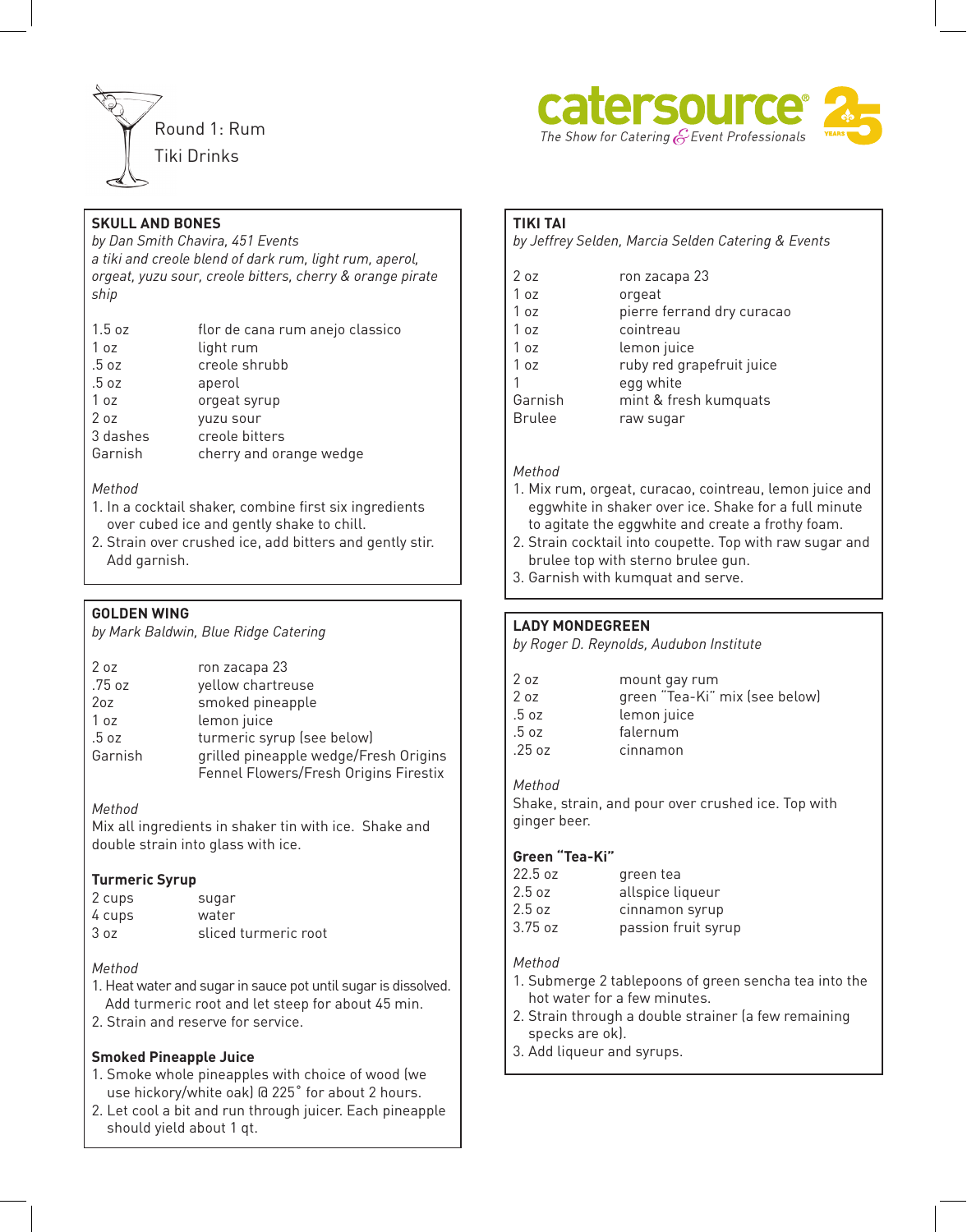



# **SAM I AM**

*by Dan Smith Chavira, 451 Events* a morning mix-up of cucumber vodka, tomatillo mary, lime, basil salt, pickled green egg + ham

| 207  | cucumber vodka                 |
|------|--------------------------------|
|      | juiced lime                    |
| 3 oz | tomatillo mary mix (see below) |
|      | pickled quail egg (see below)  |
|      | cube braised pork belly        |
|      | slice green bell pepper        |
| rim  | basil salt                     |
| ice  | cubed                          |
|      |                                |

#### *Method*

In a cocktail shaker, combine first three ingredients over cubed ice and gently shake to chill. Strain over rimmed glass of cubed ice. Add garnish of skewered quail egg, pork belly, and pepper.

## **Tomatillo Mary**

makes 48 ounces

| 6 pounds            | ripe tomatillos, coarsely chopped |
|---------------------|-----------------------------------|
| 2 cups              | water                             |
| 2 cups              | chopped yellow onion              |
| $2\frac{1}{2}$ cups | chopped celery                    |
| 1 cup               | chopped fresh parsley             |
| 2 tablespoons       | agave nectar                      |
| 2 teaspoons         | salt                              |
| 1 teaspoon          | cumin powder                      |
| 6 drops             | sriracha sauce                    |
| 1 teaspoon          | ground white pepper               |
|                     |                                   |

*Method*

- 1. Put all ingredients in a large stainless pot and simmer until soupy, about 40 minutes.
- 2. Remove from heat and blend with an immersion blender (or in batches in a countertop blender)
- 3. Chill for several hours before serving.

### **Horseradish Pickled Quail Eggs**

| 24            | hard-boiled quail eggs, peeled       |
|---------------|--------------------------------------|
|               | 1 (12 ounce) jar green chile peppers |
| 2 tablespoons | fresh grated horseradish             |
| 1 tablespoon  | white peppercorns                    |
| 1 cup         | white wine vinegar                   |
| $1.5$ cups    | water                                |
| 1 tablespoon  | sugar                                |
| 2 teaspoons   | salt                                 |
|               |                                      |

# **ORANGE (U GLAD UR NOT A) MULE**

*by Roger Reynolds, Audubon Institute*

| 2 oz     | vodka               |
|----------|---------------------|
| $1/2$ oz | lemon juice         |
| 3/4 oz   | passion fruit syrup |
| 3/4 oz   | ginger syrup        |
|          |                     |

## *Method*

Shake, strain, and pour over crushed ice. Top with soda.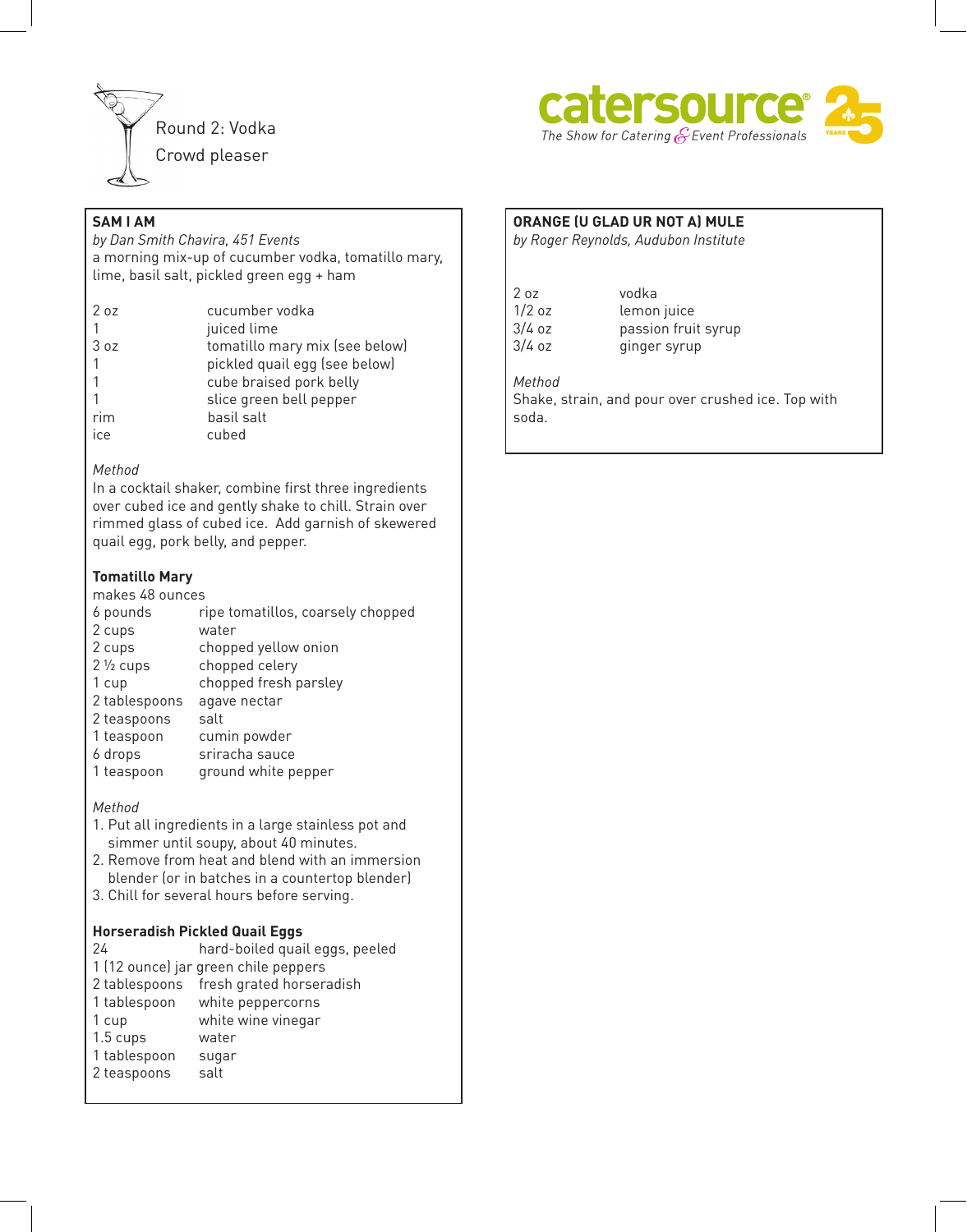



# SUNDARA SLING

*by Mark Baldwin, Blue Ridge Catering*

| 3 oz            | tito's vodka                           |
|-----------------|----------------------------------------|
| 1 oz            | aperol                                 |
| 1 oz            | yuzu                                   |
| 1 <sub>oz</sub> | lime juice                             |
| 1 oz            | strawberry puree                       |
| .5 oz           | strawberry rhubarb jam                 |
| .75 oz          | thai basil simple syrup (see below)    |
| 2oz             | soda water                             |
| Garnish         | thai basil or fresh origins thai basil |
|                 | blossom/lime wheel/strawberry          |

### *Method*

- 1. Fill cocktail shaker with ice. Shake vodka/aperol/ yuzu/lime/puree/jam and simple syrup.
- 2. Strain into hi ball glass. Top with 2 oz soda water

## **Thai Basil Simple Syrup**

| 1 cup  | sugar      |
|--------|------------|
| 2 cups | water      |
| .6 oz  | thai basil |

### *Method*

- 1. Heat water and sugar in sauce pot until sugar is dissolved. Add Thai basil and let steep for about 20- 30 minutes.
- 2. Strain and reserve for service.

#### **Strawberry Purée**

1 lb strawberries – cut tops and blend in vita mix until smooth

### **Strawberry Rhubarb Jam**

Yield: about 2.5 quarts

| $1$ qt    | fresh strawberries, sliced                          |
|-----------|-----------------------------------------------------|
| 2 cups    | fresh rhubarb, sliced (can use frozen if<br>needed) |
| $1/4$ cup | fresh squeezed lemon juice                          |
| 1.75 oz   | powdered pectin                                     |
| 4.5 cups  | sugar                                               |

*Method*

- 1. Combine all ingredients in pot and bring to a boil. Simmer for 30 minutes.
- 2. Skim top and Pulse with immersion blender. Cool to store in refrigerator or process.
- 3. In sterilized canning jars for 5 minutes.

### **BERRY CHERRY BLOOM**

*by Jeffrey Selden, Marcia Selden Catering & Events*

| 207      | grey goose vodka        |
|----------|-------------------------|
| 1 oz     | luxardo cherry liqueur  |
| 2 oz     | blood orange juice      |
| 1 oz     | fresh yuzu juice        |
| $3/4$ oz | agave                   |
| $4 - 5$  | mint leaves             |
| 3 fresh  | strawberries            |
|          | cayenne pepper dash     |
|          | dehydrated strawberries |

#### *Method*

- 1. Muddle berries, pepper, mint, agave, yuzu juice and blood orange juice.
- 2. Then add vodka and cherry liqueur….Add ice SHAKE
- 3. Rim glass with crushed dehydrated strawberries fill with ice, and strain drink into glass
- 3. Garnish with fresh mint and cherry fruit stirrer